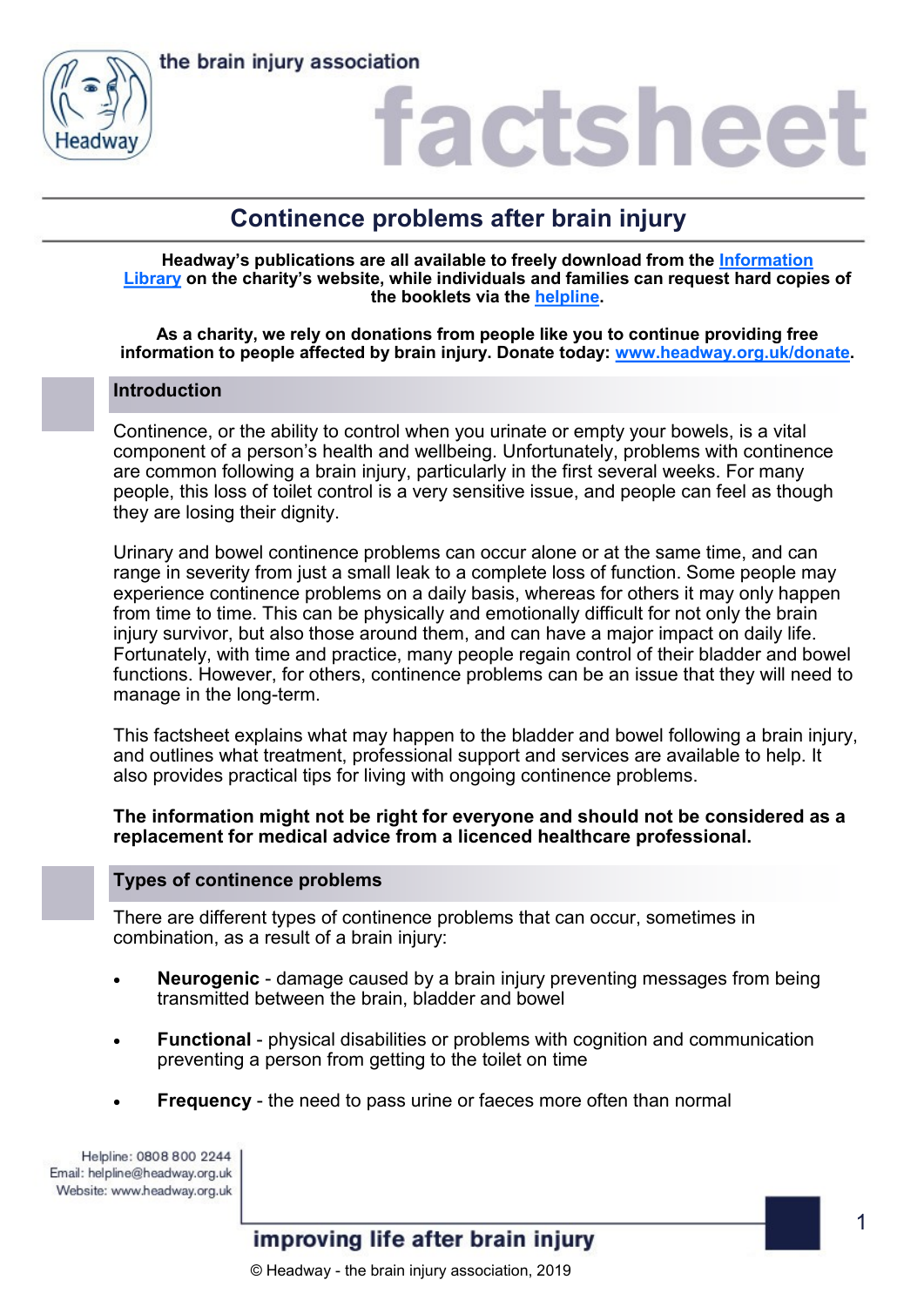

# actshee

- **Urgency**  a sudden and uncontrollable need to pass urine or faeces at unexpected times
- **Nocturnal enuresis**  the need to go to the toilet several times during the night or wetting the bed while asleep
- **Stress** leaking urine or faeces during physical movement or activity, such as coughing, sneezing, laughing, lifting or passing wind
- **Reflex**  no sensation that the bladder or bowel are full, therefore passing urine or faeces without realising it
- **Retention** straining or difficulty emptying the bladder or bowels (i.e. constipation)
- **Overflow**  the bladder or bowels over-fill and leak due to loss of feeling

If someone is constipated, this can also press on the bladder, worsening any bladder problems that may be present. This is called **faecal impaction**.

### **Continence problems and brain injury**

There are a number of reasons why someone may have problems with their bladder and bowel function following brain injury. These may include:

- Damage to part of the brain that controls the bladder and bowel functions
- Peripheral nerve damage preventing messages from being transmitted between the brain, bladder and bowel
- Being unconscious and unaware of the surrounding environment
- Being less mobile than usual
- Eating and drinking less than usual
- Physical difficulties affecting one's ability to remove clothing and/or reach a toilet in time
- Weakness in the muscles controlling the outflow of urine or faeces
- Communication difficulties affecting one's ability to indicate the need for the toilet
- Memory problems affecting one's ability to recall when they last went to the toilet or remember the location of toilet facilities

Helpline: 0808 800 2244 Email: helpline@headway.org.uk Website: www.headway.org.uk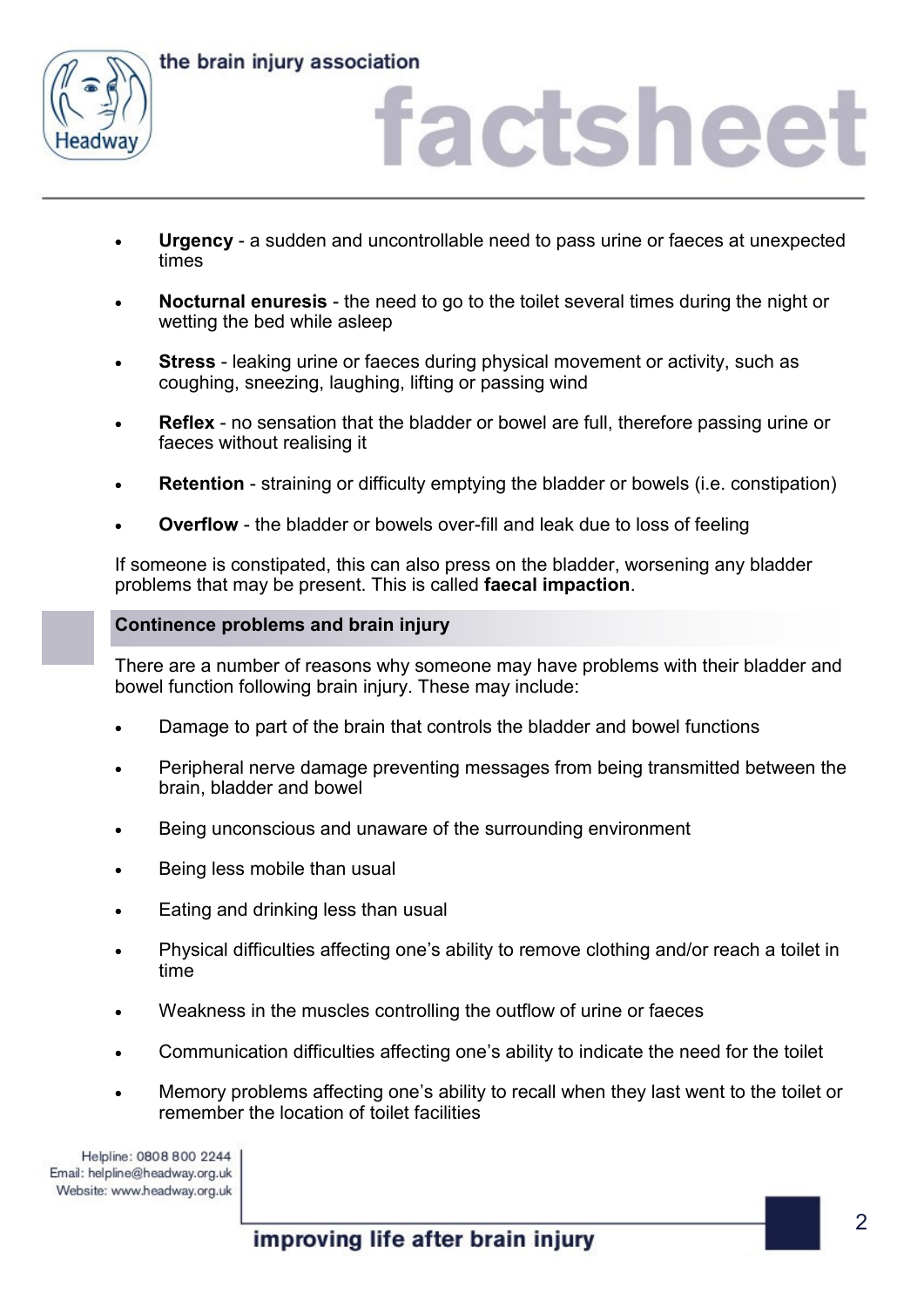

### actshee

As a side effect of commonly prescribed medication (e.g. diuretics)

For the majority of people, these problems will resolve over time. However, if problems do persist in the longer term, there is help available.

### **Initial care after brain injury**

If someone is in hospital following a brain injury, there are a number of ways in which continence problems can be managed by the medical staff until the patient is ready to start actively regaining control of their bladder and bowel function. The staff may use the following:

- High-absorbency pads and pants
- Catheters a fine tube inserted into the bladder to drain urine
- Other urine collection devices such as handheld urinals or sheaths (a condom-like catheter for men)
- Faecal collection devices (most often used in intensive care)
- Anal plugs

Those who do have good bladder and bowel functions, but are unable to indicate the need for the toilet, will be offered the toilet or commode (a chair with a removable potty under the seat) throughout the day. If the patient is bed bound, they may be transferred using a hoist, or given a portable urinal or bed pan to use.

When appropriate, the medical team will undertake a full assessment to establish the underlying cause of the patient's continence problems. The physical, cognitive and emotional function of the patient will also be taken into account.

For more information on the hospital stage, see the Headway booklet *[Hospital treatment](http://www.headway.org.uk/media/3993/hospital-treatment-and-early-recovery-after-brain-injury-e-booklet.pdf)  [and early recovery after brain injury](http://www.headway.org.uk/media/3993/hospital-treatment-and-early-recovery-after-brain-injury-e-booklet.pdf)*.

### **Continence assessment**

The continence assessment may include:

- Completing a questionnaire, and a bladder and bowel chart prior to appointment
- Providing the patient's medical history
- Reviewing any medication that is being taken

Helpline: 0808 800 2244 Email: helpline@headway.org.uk Website: www.headway.org.uk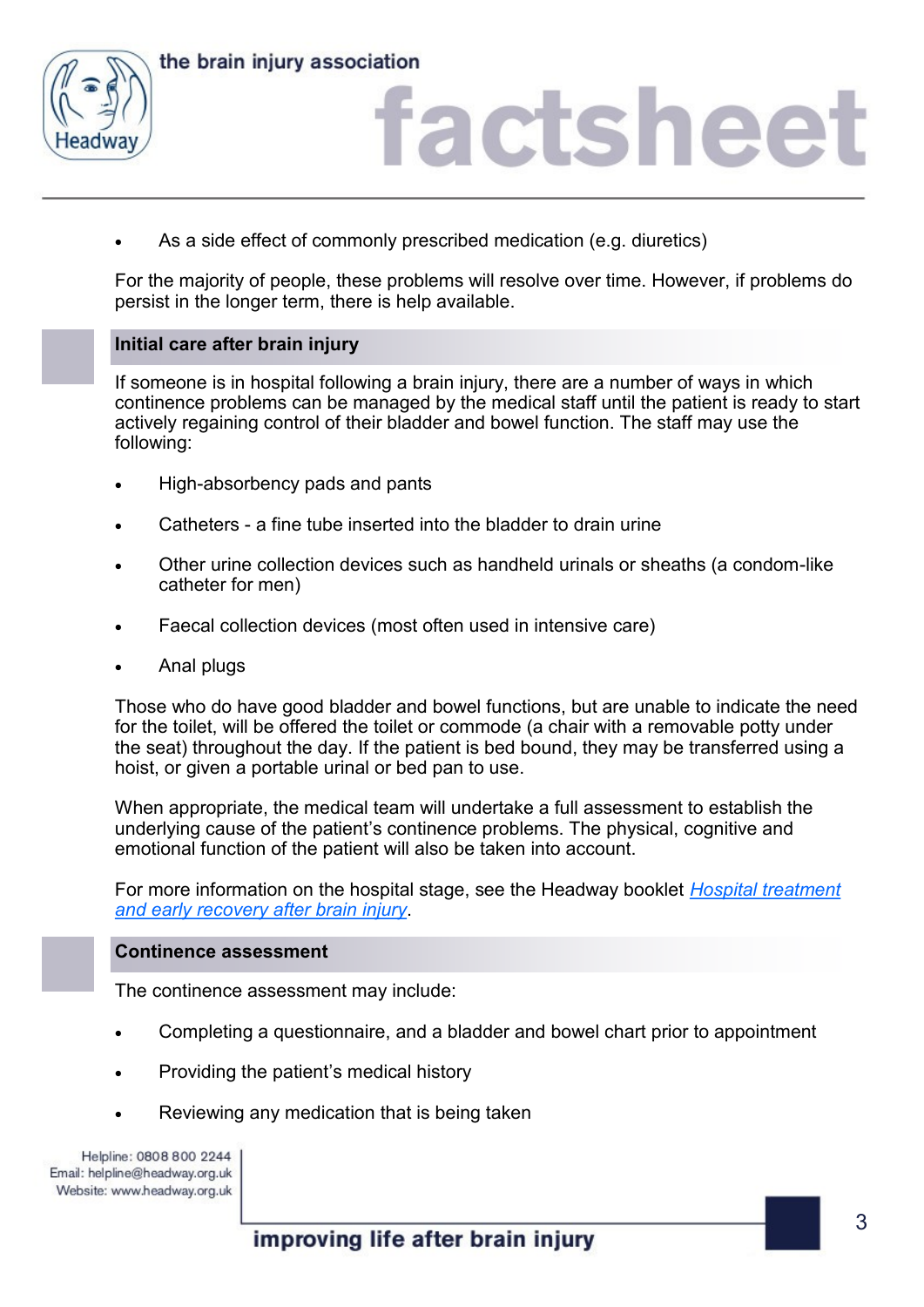



### iactsheet

- Gathering information about the patient's fluid and diet intake
- A urine sample analysis to check for possible infection
- A physical examination
- A bladder ultrasound scan
- An abdominal x-ray
- Any other specialist investigations

Once the cause of the patient's continence problems has been determined, an individualised treatment programme will be devised. The medical staff will teach the patient and their loved ones how to manage the continence problems, as well as arrange for a supply of any necessary products before discharge. The patient may also be seen by a specialist continence nurse advisor or consultant (such as a urologist), or be referred to other services and professionals for further support (see section 'What professionals can help with managing continence problems?' on page 7).

### **If someone is at home following a brain injury and experiencing continence problems, it is important that they visit their GP.**

### **What treatments are available?**

Treatment options for bladder and bowel continence problems depend on the underlying cause, as well as the degree of severity. In some cases, more than one treatment may be needed.

Common options include:

- **Bladder training** involves learning new techniques to hold urine for longer periods of time. It is achieved by making regular visits to the toilet, then gradually extending the time between each visit.
- **Bowel training** involves establishing regular times to make a bowel movement, often after mealtimes, and learning to delay these movements once on the toilet.
- **Pelvic floor exercises** can strengthen the muscles that are used to stop leakage of urine from the bladder.
- **Electrical stimulation devices** can also strengthen the pelvic floor muscles by contracting them frequently using electric currents.

Helpline: 0808 800 2244 Email: helpline@headway.org.uk Website: www.headway.org.uk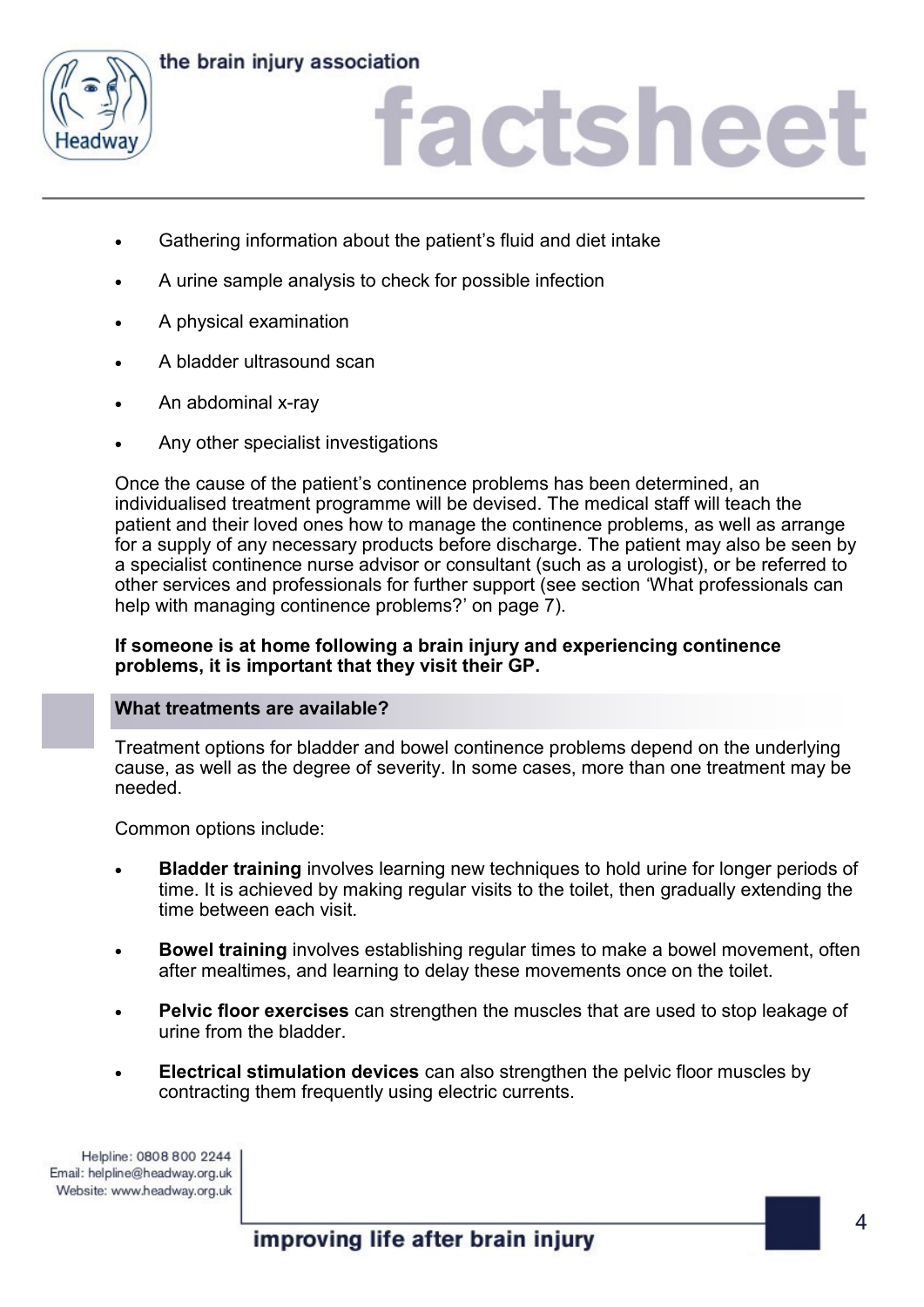

### actshee

- **Enema and/or rectal irrigation** involves instilling warm water into the rectum via the anus, stimulating the bowel to contract and flush out its contents.
- **Medication** can be prescribed to reduce bladder and bowel movements.
- **Surgery** may be performed if symptoms are severe and other treatments are ineffective.
- **Lifestyle changes**, for example:

Keeping active (if someone is able)

Cutting down on caffeinated drinks, often past midday (tea, coffee, herbal drinks, fizzy drinks, alcohol)

Following a balanced diet, for example, eating plenty of fruits and vegetables containing fibre

Drinking enough fluids, especially water

Losing weight (if someone is overweight)

Quitting smoking (a smokers 'cough' can weaken the bladder and bowel muscles)

### **It is important to remember that while treatment options may be suitable for some brain injury survivors, others may not benefit. Therefore, treatment options should only be implemented following advice from a licensed healthcare professional.**

### **Living with ongoing continence problems**

For some brain injury survivors, continence problems may be an issue that they will need to learn to manage in the long-term. If this is the case, you are not alone. With the right advice and preparation, continence problems can be managed.

Specialist products available to help manage ongoing continence problems include:

- High-absorbency pads and pants
- Washable or disposable seat pads to protect furniture
- Washable or disposable mattress protectors and bed pads
- Commodes (particularly useful to have in the bedroom at night)

Helpline: 0808 800 2244 Email: helpline@headway.org.uk Website: www.headway.org.uk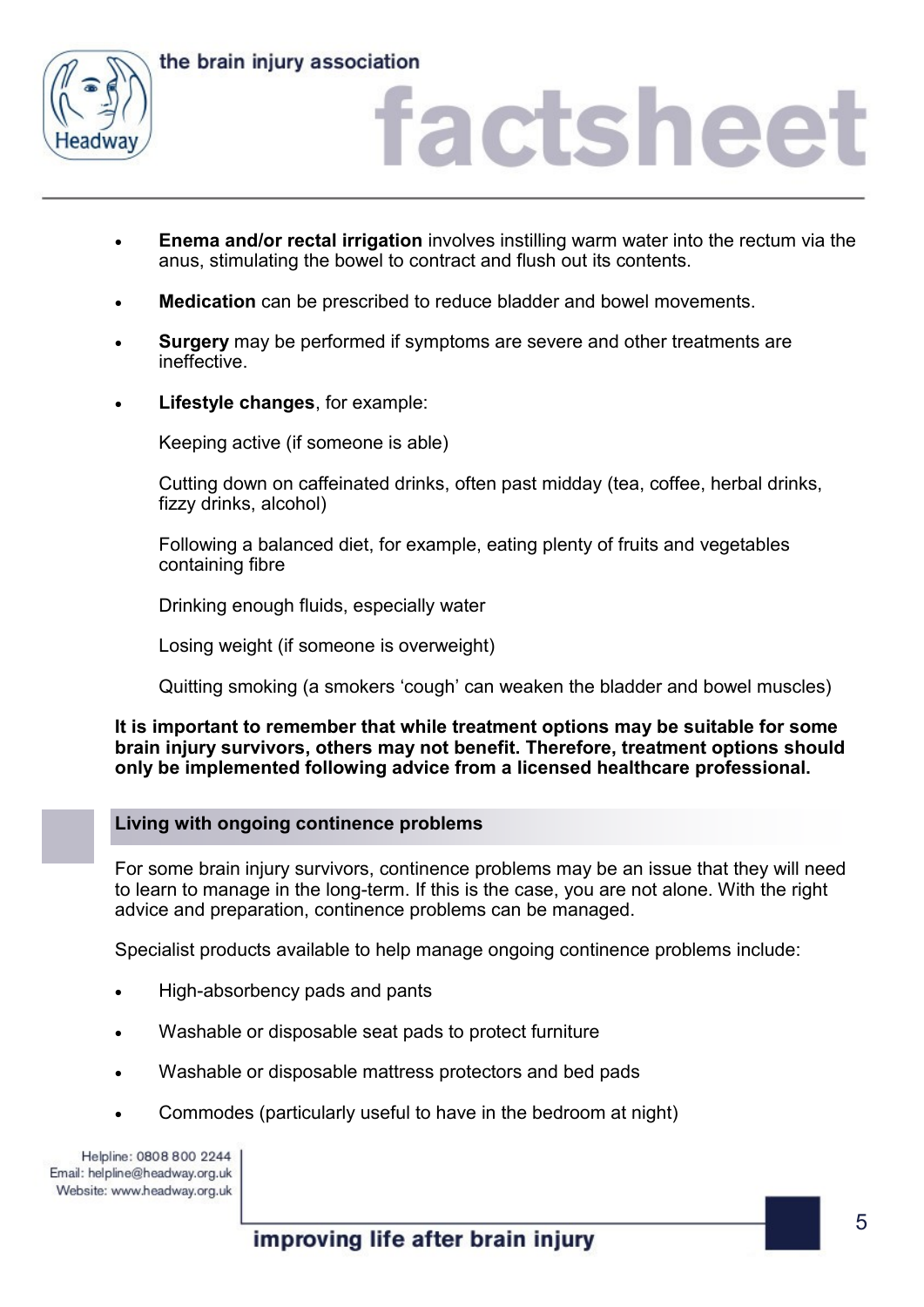



## factsheet

- Alarms to sound at regular intervals throughout the day and night
- Catheters or other urine collection devices for men and women

Tips for living with ongoing continence problems include:

- **Follow a daily routine** with regular visits to the toilet, especially around mealtimes. It is also important to empty the bladder and bowels fully on each visit to help avoid any infections.
- **Plan access to the toilets in advance.**

'Changing Places' toilets are available to use across the UK. These toilets are different from standard accessible toilets and include features such as a peninsular toilet, a changing table big enough for adults, hoists and a non-slip floor. The Changing Places Consortium provide an online map where you can type in an address, town and postcode to identify the location and opening times of your nearest registered Changing Places toilet.

Disability Rights UK sell the 'RADAR National Key Scheme', which can give those struggling with continence problems access to locked public toilets across the country, in locations such as shopping centres, cafes, bus and train stations. Local councils may be able to provide a RADAR key free of charge.

The Bladder and Bowel Community also offer a 'Just Can't Wait' toilet card free of charge for those affected by continence problems. The debit-sized card explains that the card holder has a condition which requires urgent access to a toilet and provides a discreet and clear way to communicate with others.

For more information, see section 'Useful organisations' on page 9 and 10.

Headway Brain Injury Identity Card holders can also request for continence problems to be added to the front of their card. Find out more on the Headway website at [www.headway.org.uk/idcard.](http://www.headway.org.uk/idcard)

- **Carry a rucksack, holdall or handbag with a 'survival kit' when out and about.** It may include items such as a spare set of clothing, deodorising spray, disposable pads, scented disposal bags (for soiled items), anti-bacterial wipes and hand gel.
- **Reduce the amount of liquid consumed before bedtime** to avoid accidents throughout the night and only drink appropriate drinks, such as water. It is important to drink enough during the day to avoid becoming dehydrated or at risk of developing a urinary infection.

Helpline: 0808 800 2244 Email: helpline@headway.org.uk Website: www.headway.org.uk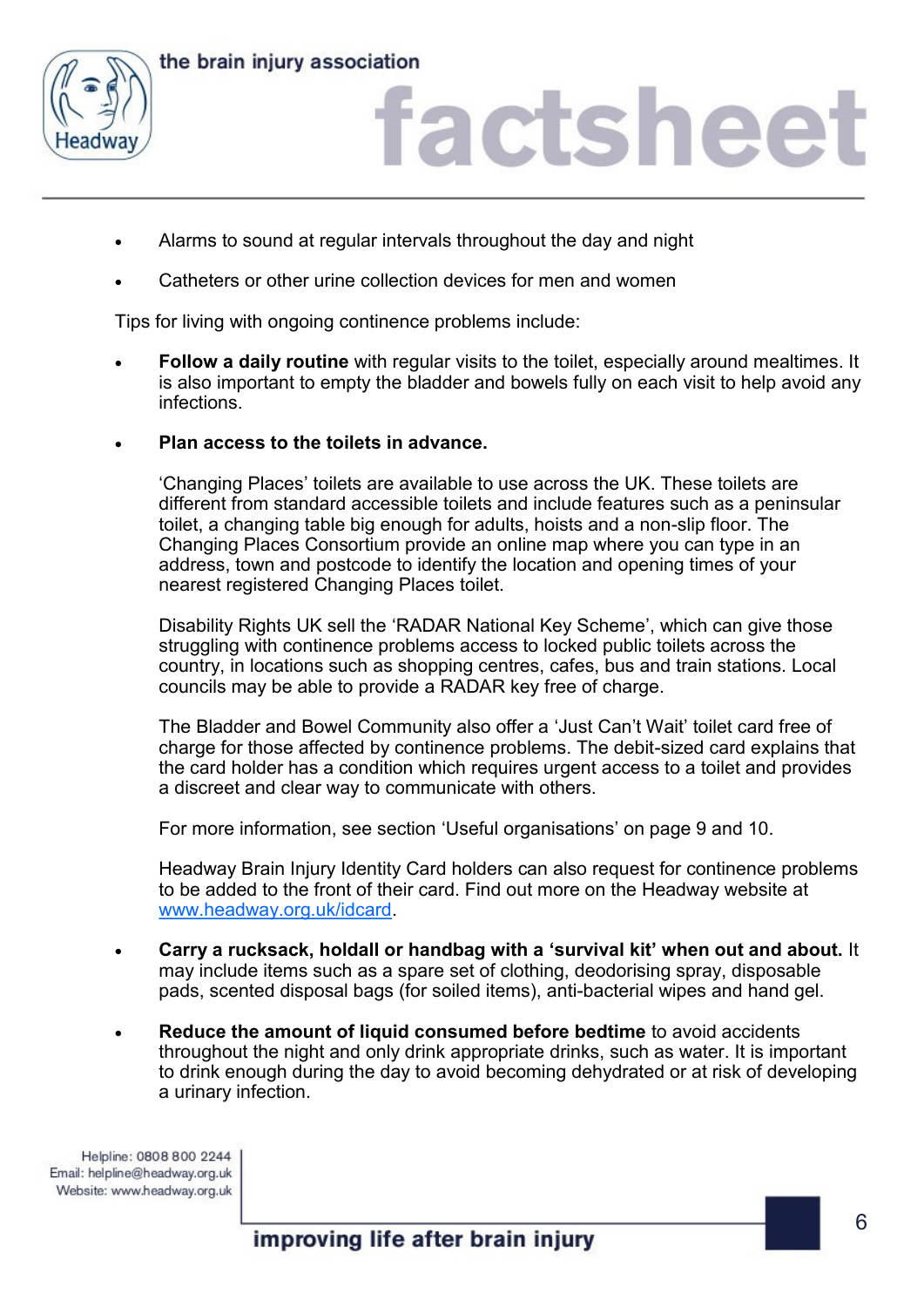

# iactshee

- **Keep a clear pathway to the toilet at all times.** Ensure there are no obstacles in the way, such as furniture or closed doors. In addition, some people may find it useful to have signs leading to the toilet, or a well-lit route, especially at night.
- **Ensure good personal hygiene** to prevent skin irritation and general discomfort. Avoid using wipes and creams which dry the skin around the affected area.
- **Wear clothes that are quick and easy to remove,** for example, with velcro fasteners and elasticated waistbands.
- **Dispose of soiled items safely.** Ensure that any disposal bags are secure and leakproof and use a bin with a lid to keep in odour.
- **Avoid becoming socially isolated.** Continence problems can sometimes make it difficult to attend large social gatherings. However, it is important to still interact with people on a face-to-face basis. This could be done by inviting friends and family to a quieter location, or meeting other brain injury survivors at a local Headway group or branch who may share similar experiences.
- **Talk to people, as continence problems can affect mood levels.** Remember, the Headway helpline is available to talk Monday-Friday (9am-5pm) on 0808 800 2244 or [helpline@headway.org.uk](mailto:helpline@headway.org.uk) for anyone affected by brain injury.

### **Case study**

"*I'm very careful not to drink too late at night or I know I'll be up through the night. It's horrible to constantly feel like you need to pee when you don't, and this was the worst part of my brain injury.*"

### **What professionals can help with managing continence problems?**

Other professionals who can often help with managing continence problems include:

• **Continence advisors** are clinical nurses with specialist training in continence care. They are able to assess a patient's bladder and bowel problems, and advise on treatment and management. Continence advisors may visit the person being cared for at home or at a local continence clinic.

The Bladder and Bowel Community can provide details of your local continence clinic using their 'Healthcare Search Tool'. For more information, see section 'Useful organisations' on page 9. Your GP will also be able to advise on this.

Helpline: 0808 800 2244 Email: helpline@headway.org.uk Website: www.headway.org.uk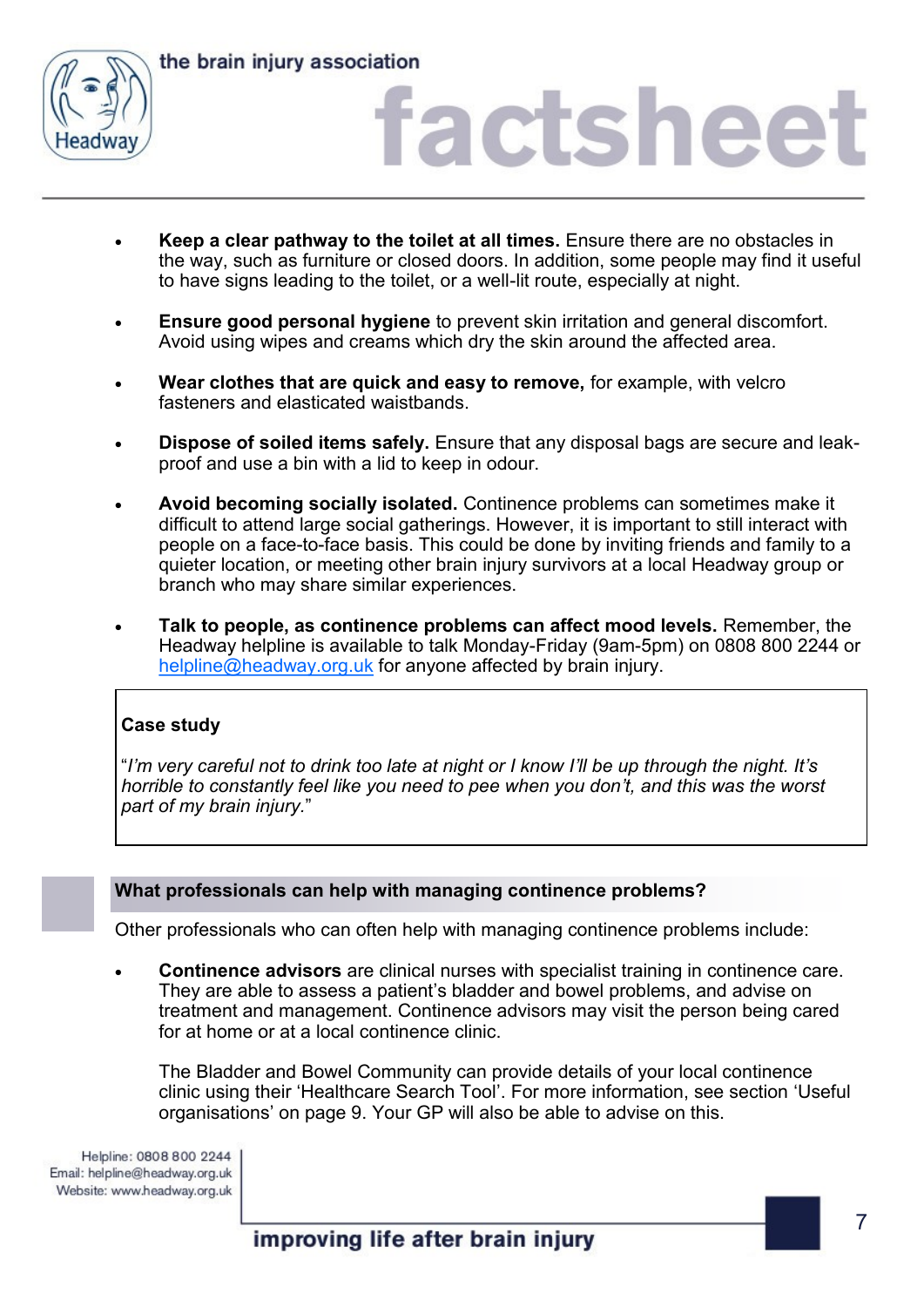

# **factshee**

- **A physiotherapist** can provide tips and exercises to improve mobility, which may help the patient access the toilet more easily. They can also assist if pelvic floor exercises have been recommended (see section 'What treatments are available?' on page 4).
- **An occupational therapist** can assist if the patient needs to make adaptations to their home. For example, the patient may need handrails or a raised toilet seat fitted, or they may need walking aids or a wheelchair.
- **A dietitian** can recommend suitable food and fluids to help the patient with their bladder and bowel problems.
- **A speech and language therapist** can assist with any communication issues that might be present, for example, if the patient struggles to indicate the need for the toilet. In addition, they can assess any swallowing difficulties that are causing the patient to eat and drink less than usual.

### **Caring for someone with continence problems**

Continence problems can be one of the most difficult aspects of caring for someone with a brain injury. It is often unpredictable and can be physically and emotionally demanding. Toileting is also a very personal issue and often those who experience continence problems feel as though they are losing control. Many brain injury survivors will find it difficult to accept that they need help, especially if the help is coming from someone close to them.

Tips for carers:

- Watch discreetly for signs that the person needs the toilet, such as fidgeting, pacing, getting up and down, or pulling at their clothing. This is especially important if the person cannot communicate the need to go clearly.
- Make sure to give regular reminders and check the person has finished on the toilet.
- Check the person has finished on the toilet and not become distracted or forgotten.

We hope that the information within this factsheet will also provide a basis for carers to meet the challenges that may lie ahead when caring for someone with continence problems, as well as assist you in finding the support that you may also need.

For more general information on caring for someone with a brain injury, see the Headway booklet *[Caring for someone with a brain injury](https://www.headway.org.uk/media/3989/caring-for-someone-after-a-brain-injury-e-booklet.pdf)*.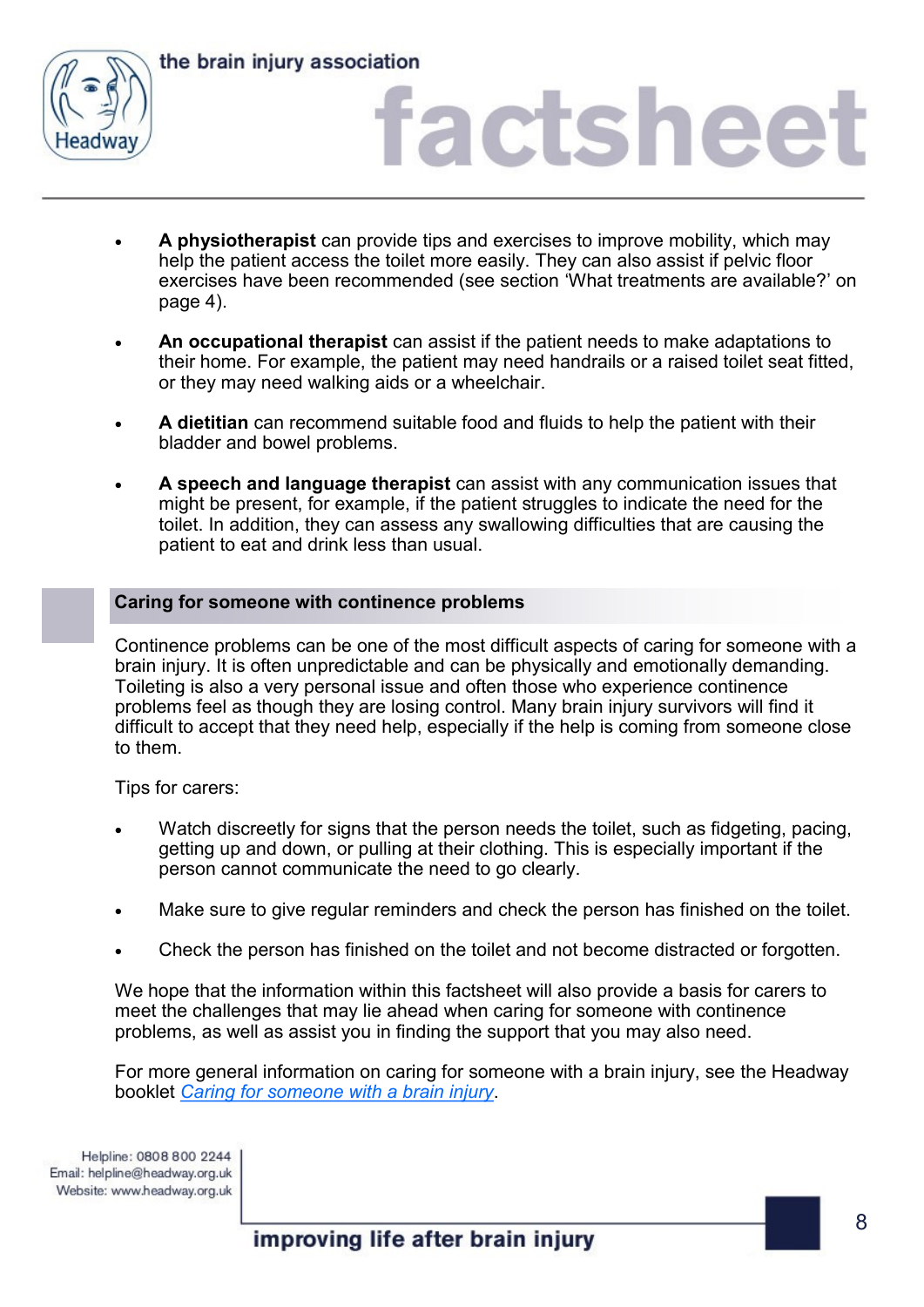



# actshee

### **Case study**

"*In the early stages after my husband's haemorrhage, he was doubly incontinent. I took him to the toilet regularly and verbalised for him when I noticed him fidgeting that he might need the loo so he could nod a response. As his language and mobility improved so did our success at getting to the toilet in time.*

*"Two years down the line and there has been a huge improvement. At night if he is rest*less, I put the light on and ask, usually once, maybe twice a night, sometimes he says he *needs to go and just needs some help to get moving.*"

### **Conclusion**

Problems with the bladder and bowel are common following a brain injury, particularly in the first several weeks. Whether it is a small leak or a complete loss of function, it is normal to feel concerned and embarrassed, and while it is a sensitive topic for many people, talking about it can help to deal with the issue.

With the right information and support, and by using specialist products designed to meet you or your loved ones needs, continence problems can be managed to reduce the impact on everyday life. In many cases, they can also be treated with guidance from a licenced healthcare professional.

**To discuss any issues raised in this factsheet, or to find details of our local groups and branches, please contact the Headway helpline free of charge on 0808 800 2244 (Monday-Friday, 9am-5pm) or by email at [helpline@headway.org.uk.](mailto:helpline@headway.org.uk)** 

**You can also find more information and contact details of groups and branches on our website at [www.headway.org.uk/supporting](http://www.headway.org.uk/supporting-you)-you.** 

### **Useful organisations**

Although not brain injury specific, the following organisations provide support to people affected by continence problems:

• **Bladder and Bowel Community** Web: [www.bladderandbowel.org](http://www.bladderandbowel.org) Email: [help@bladderandbowel.org](mailto:help@bladderandbowel.org) Tel: 01926 357220

Helpline: 0808 800 2244 Email: helpline@headway.org.uk Website: www.headway.org.uk